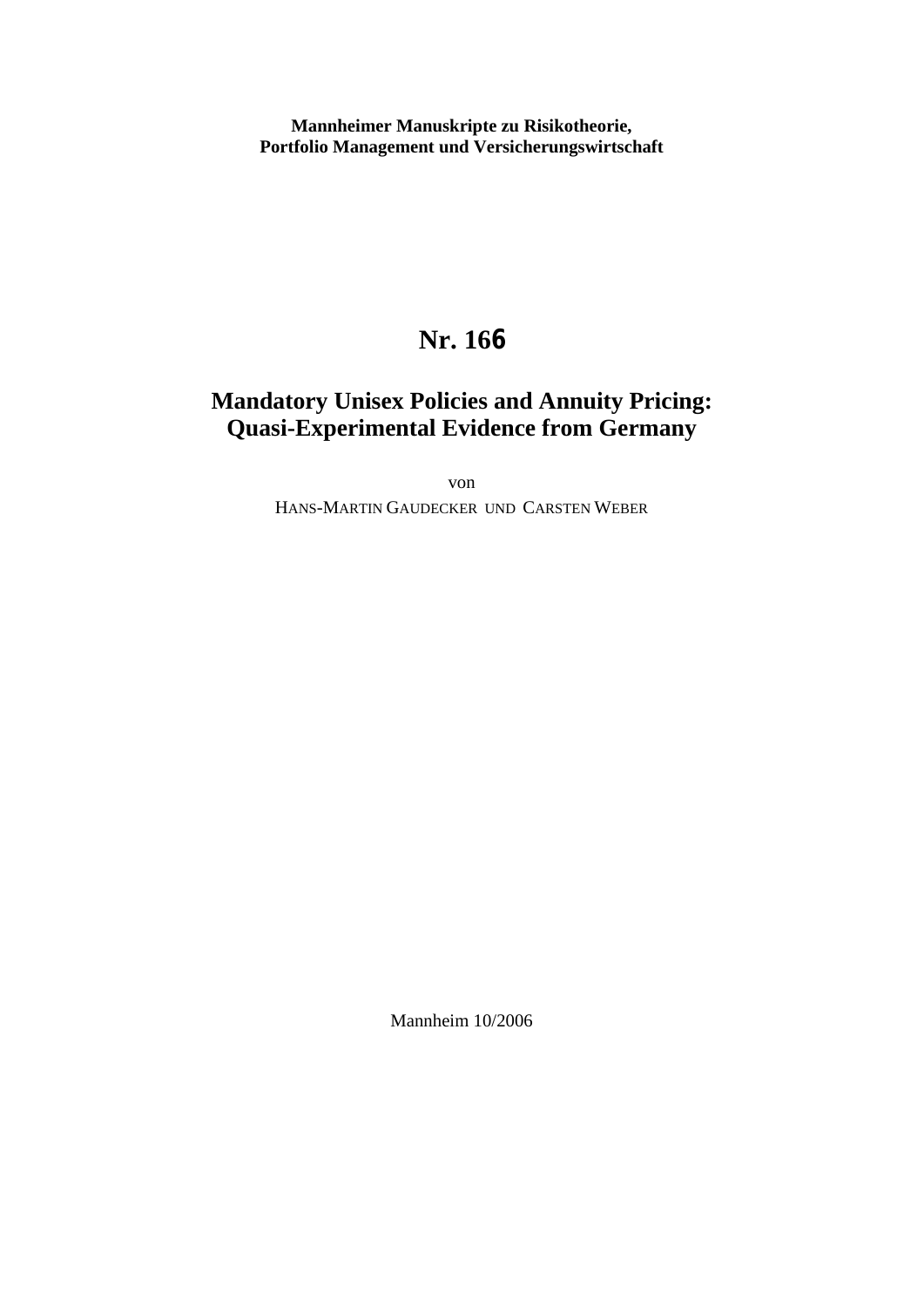# Mandatory Unisex Policies and Annuity Pricing: Quasi-Experimental Evidence from Germany<sup>∗</sup>

Hans-Martin von Gaudecker †

Mannheim Research Institute for the Economics of Aging (MEA), Universität Mannheim

Carsten Weber

Chair of Risk Theory, Portfolio Management and Insurance, Universität Mannheim<sup>‡</sup>

October 9, 2006

#### Abstract

We analyse the effect of abolishing gender-based categorisation of risks on the pricing of annuity contracts. Under the absence of screening activities, we find clear evidence of insurers expecting strong adverse selection effects. In particular, most of the unisex contracts' payouts closely resemble those from women's policies before the reform. Hence the policy target is not met and there are large efficiency losses for men. We conclude that there seems to be little hope for unisex policies to meet their equity objectives if consumers can react on the extensive margin, unless subsidies are extremely large.

## 1 Introduction

The payout phase of third pillar pension arrangements has received considerable attention in recent years. Most models from economic theory suggest annuities to be the most important decumulation instrument. However, empirical studies frequently find very low degrees of annuitisation (Mitchell, Poterba, Warshawsky, and Brown 1999). High loading charges by insurers are often quoted as a prime reason for this finding. A means of making annuities more attractive are government-subsidised retirement savings plans that require annuitisation. Germany introduced such a scheme in 2001 (Börsch-Supan and Wilke 2004).

Having been introduced with the intention to create a substitute for first pillar pensions, the issue of categorical discrimination has received special attention in this market. Since the only important characteristic used in pricing was gender, its critics have argued that the reform was disadvantageous to women. They tend to be longer-lived than men and thus received a lower monthly pension for a given premium, contrary to first pillar pensions. Others have argued on efficiency grounds, claiming that the abolishment of categorising risks would lead to lower participation in the market by high mortality persons. Finally the first side enforced their view and gender-based pricing was abolished as of the beginning of 2006.

<sup>∗</sup>We would like to thank Morgen & Morgen GmbH for letting us use a reduced fee license of their insurance broker software as well as Holger Bartel and Herbert Schneidemann of the German Insurance Association for supplying us with an electronic version of the DAV 2004R life tables. We appreciate helpful comments on early versions of this paper from seminar participants at Mannheim University and the German Insurance Association in Berlin. Daniel Kemptner provided able research assistance.

 $^{\dagger}$ Address for correspondence: Mannheim Research Institute for the Economics of Aging; L 13, 17; 68131 Mannheim; Germany. Email: gaudecker@mea.uni-mannheim.de

<sup>‡</sup>Carsten Weber joined BASF AG after completing this work.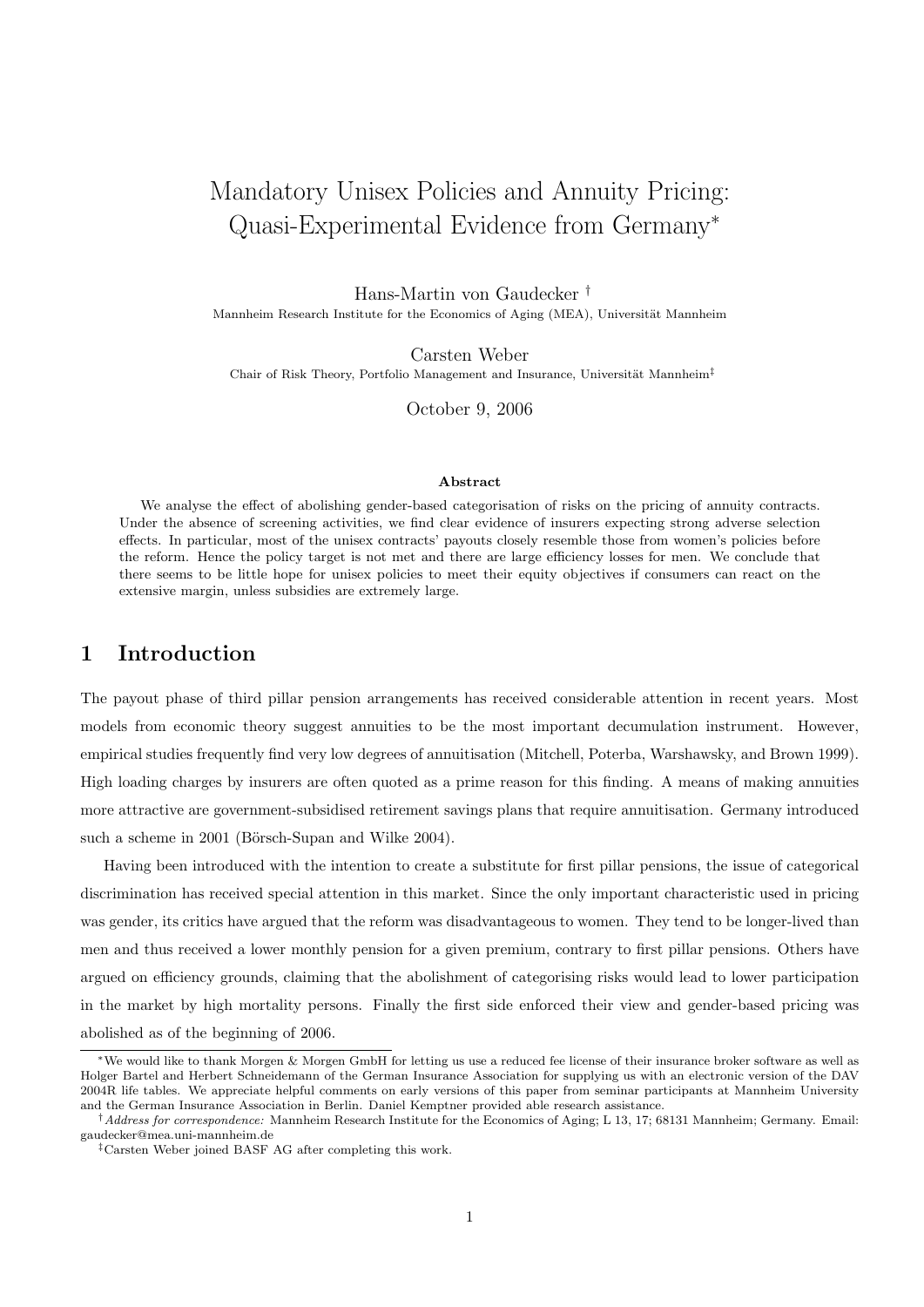In this paper, we study the impact of this law change on the payouts of annuities. The setup allows us to assess the degree of adverse selection that insurance companies expect. To the best of our knowledge, this is the first study to perform such an analysis in the annuities market, whereas several recent papers have examined the effects of related bans in the health insurance market (Buchmueller and DiNardo (2002), Simon (2005), Herring and Pauly (2006)). An obvious advantage of looking at annuities markets is the virtual absence of moral hazard problems (Finkelstein and Poterba 2004). A disadvantage of this is that policy reforms do not lend themselves easily to micro-data analyses. The reason for this is that signing a contract and committing to contribute on a monthly basis is largely a once and for all decision. In the previously mentioned analyses new health insurance contracts have to be signed every period. Forward-looking good risks may anticipate the reform and buy a contract before the ban which will not be affected.<sup>[1](#page-2-0)</sup> In such a situation, neither differential rates of take-up nor differences in contract holdings (even if contract characteristics were known) would tell much about the reform's impact. However, an analysis of pricing and hence insurers' expectations may reveal a lot about efficiency costs associated with the reform.

This is all the more the case since in the market under study, regulations on the structure of annuity contracts are very tight. Hence insurers' possibilities to engage in screening activities through contract design seem to be very limited. In particular, pensions may not fall over time. This eliminates the contract feature that is found out to be the most important screening mechanism in Finkelstein, Poterba, and Rothschild (2006), namely a sharp drop in pension payments towards the end of the life-span in the contract designed for the "good risks" (i.e. high mortality types). In practice, no firm offers more plans under unisex pricing than before. Hence we cannot detect any screening activities. Efficiency costs then are solely associated with (expected) reactions on the extensive margin. While this setup is not very interesting from an economic theory perspective, it provides an interesting contrast to the analysis of Finkelstein, Poterba, and Rothschild (2006) where participation in the market was taken as given and contract design was more flexible.

Our results indicate that before the reform signing a government-sponsored contract was highly attractive for both sexes. In particular, due to the subsidy loading charges were actually negative for the annuitant population. The reform leads to a uniform pricing that is virtually identical to female contracts before the reform. Hence, the new situation is almost a worsening in the Pareto sense. Women find themselves only slightly better off while men could either not participate in the market or sign a contract to much less favourable conditions with payouts that are about seven percent lower than before.

This note is structured as follows. The next section describes the situation before the reform. Part [3](#page-4-0) is the central part of the analysis and describes the impact of the law change. Finally, section [4](#page-6-0) contains a discussion of the findings and concludes. Assumptions employed in the money's worth ratio calculations can be found in the appendix.

<span id="page-2-0"></span><sup>&</sup>lt;sup>1</sup> Anecdotal evidence indeed does suggest a rally of sales to men in late 2005. Unfortunately no official figures are available beyond aggregate statistics which do not discriminate by gender.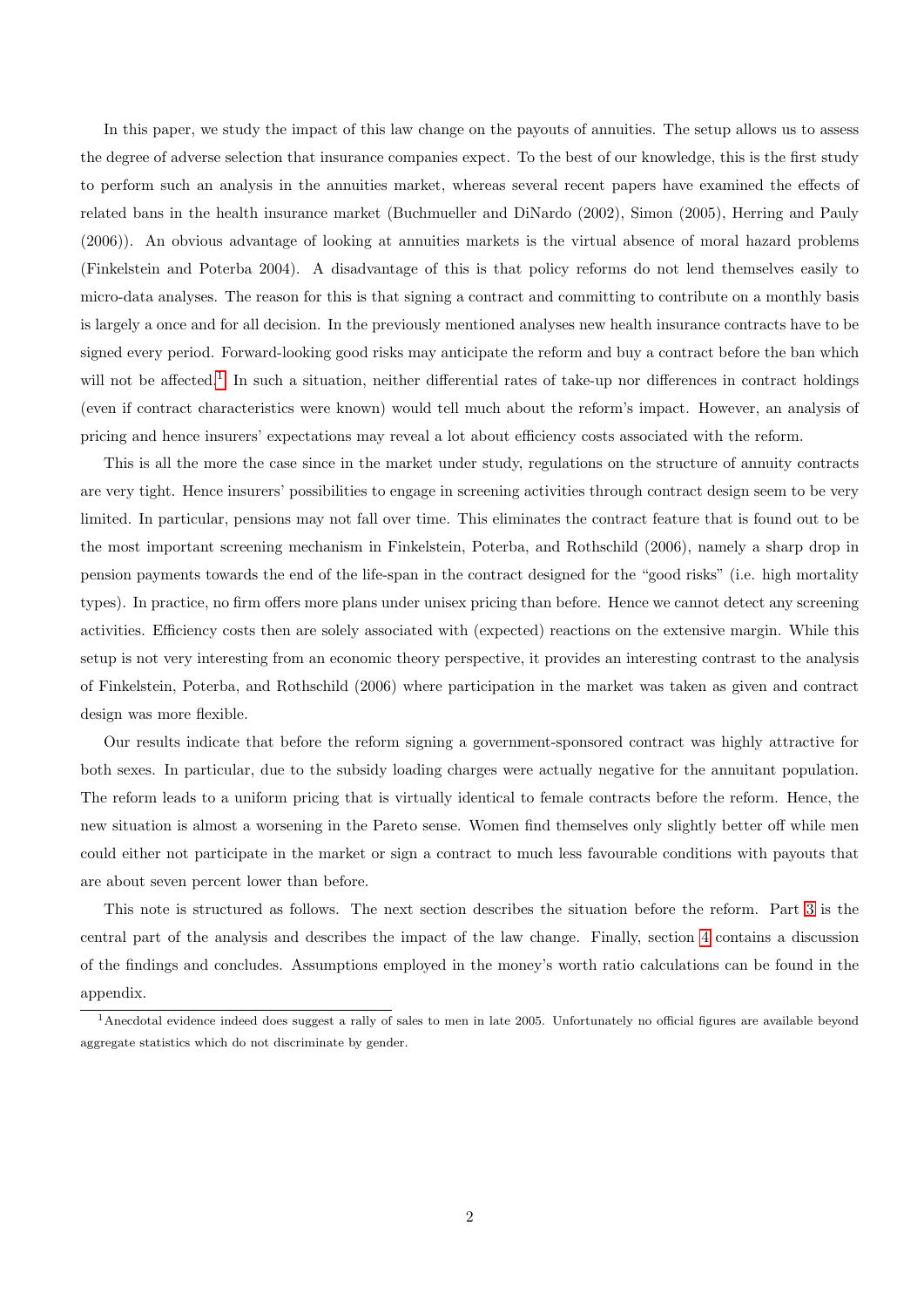# 2 Subsidised Retirement Savings in Germany

In recent years, several major pension reforms have started to transform the monolithic Bismarckian system of Germany into a complex multipillar one. In this paper we are particularly concerned with the 2001 "Riester reform", named after the then minister of labour Walter Riester and described in detail by Börsch-Supan and Wilke (2004). It introduced a direct savings subsidy for all dependently employed and certain self-employed persons. Alternatively, such savings can be deducted from taxable income up to a certain amount, which is advantageous for persons with a higher marginal tax rate. We do not consider this here because it would entail a modelling of the tax system which is beyond the scope of this paper and does not impact upon its main point. Still, it is useful to bear in mind that the subsidy constitutes a lower bound on actual retirement savings support by the government. We restrict our analysis to singles without children, those with children enjoy even higher subsidies or tax breaks.

Contracts eligible for government sponsoring have to fulfill an extensive list of criteria that is presented in Börsch-Supan and Wilke (2004). The most popular type of contract closely resembles the typical private annuity product as described in von Gaudecker and Weber (2004). By the end of 2005, the total number of such insurance policies sold had reached 4.4 million according to figures of the German Insurance Association. In December 2004, the male/female composition of contributions to these contracts was 60/40 percent (DAV 2005b).

Annuity payments are made up of a fixed and a variable component. The fixed component is guaranteed by the insurer, hence it bears all investment and demographic risk up to this point. The variable component is determined in a complex manner by the overall surplus earned by the insurance company through the so-called profit sharing rate. This may vary annually and the resulting variable component can either be added to the guaranteed part ("constant participation scheme") or itself be annuitised ("escalating participation scheme"). We only consider the latter scheme in this note because of its greater availability. For the same reason we report statistics only on 10 years period certain annuities. Conclusions do not change for no period certain annuities and we omit them for brevity reasons.[2](#page-3-0) Tables are available from the authors upon request.

We look at persons from the 1956 cohort because this is the oldest one for which all insurance companies active in the market (28) offer pension plans under the subsidised scheme. Upon retirement, the exemplary person detailed in Appendix [A](#page-6-1) will have paid in 15,866 Euros. The government subsidy will have amounted to an additional 2,230 Euros (both figures are in nominal terms). The first column of Table [1](#page-8-0) lists the guaranteed payoffs based on the individual contributions only.<sup>[3](#page-3-1)</sup> The mean payouts do not have much of an interpretation at this point. However, we note considerable heterogeneity among firms: The difference from the lowest offer to the highest is well more than ten percent, the inter-quartile range is still more than five percent. This resembles earlier findings reported by von Gaudecker and Weber (2004) for Germany; Mitchell and McCarthy (2002) for the US; and James and Vittas (2000) in a cross-country survey.

<span id="page-3-0"></span>Table [2](#page-9-0) shows similar statistics for the estimated pension in the first year. Mean payouts are not directly compa-

<sup>&</sup>lt;sup>2</sup>Note that the participation scheme and the length of the certain payment period would be the only ways of how firms may engage in screening activities. See Finkelstein and Poterba (2004) for a related point. However, payout adjustments for plans that differ across these dimensions are similar and we cannot detect any attempt to screen customers.

<span id="page-3-1"></span><sup>&</sup>lt;sup>3</sup>Note that this number does not have too much relevance for individual decision-making: The government subsidy is neglected and profit sharing rates can be expected to remain positive. However, it gives us a more convenient measure than the projected total payments because the ceteris paribus condition over 2005/2006 contracts is more likely to be fulfilled.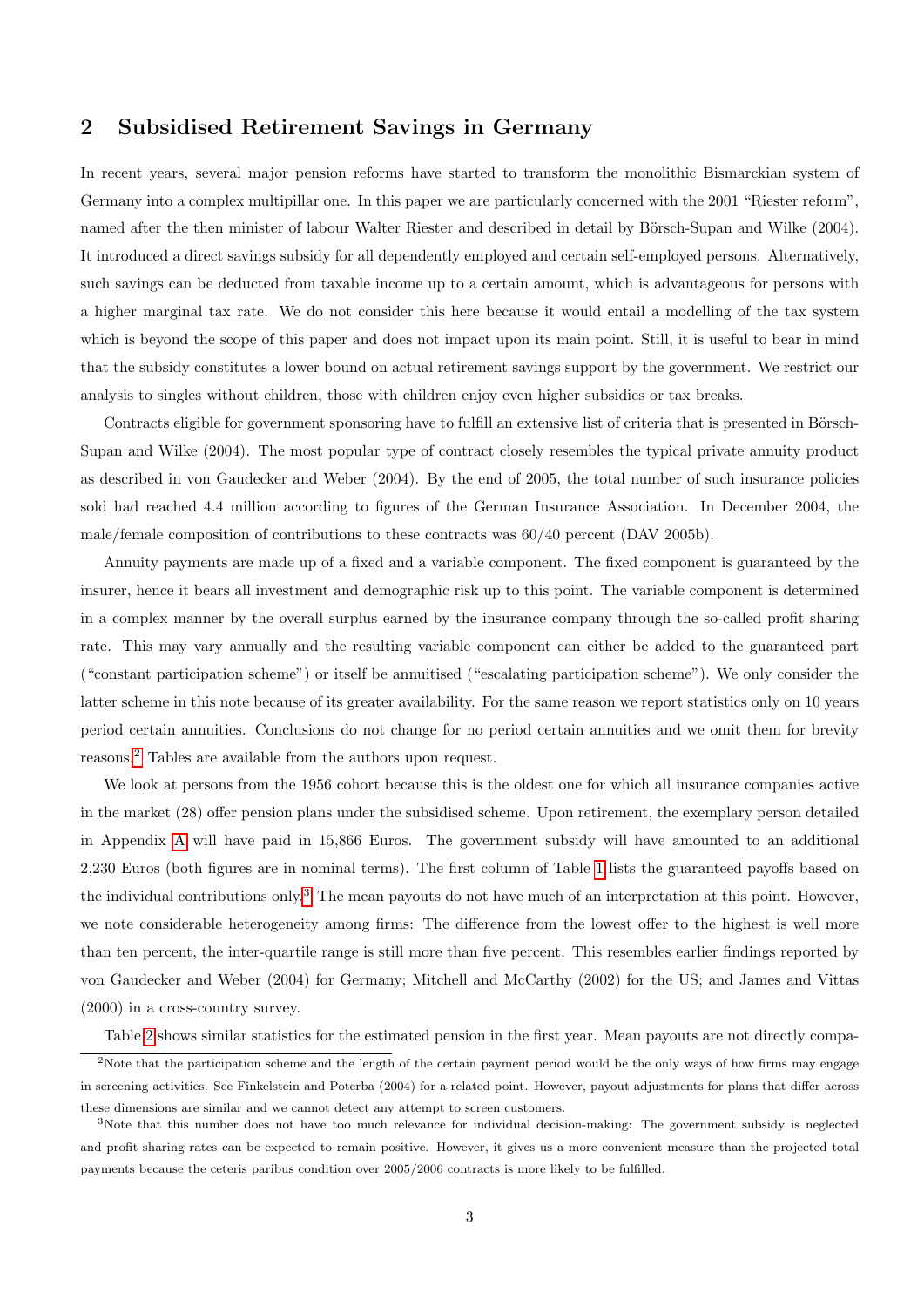rable to those from Table [1](#page-8-0) because contributions now entail the government subsidy. If that is excluded, it becomes evident that the guaranteed pension is about two thirds of the total pension. This is less than figures reported in von Gaudecker and Weber (2004) because of the longer accumulation period compared to a single premium immediate annuity: Much depends on the surplus of the insurer during these fifteen years. Payout differences here amount to twenty percent of the mean annuity, the lowest and highest quartile differ by about ten percent. The explanation for these differences that would have been most comforting for economists, namely a trade-off between guaranteed and variable part of the annuities, does not go through. Correlations between both shares or the guaranteed part and profit sharing rates are either positive or very close to zero. These policies do not differ on any other characteristics and their coexistence can be interpreted as a sign of low price sensitivity among consumers.

In terms of value for money, the predominant and most simple concept in the literature is the Money's Worth Ratio (MWR), described in detail by Mitchell, Poterba, Warshawsky, and Brown (1999). It is essentially the ratio of (appropriately discounted) expected payouts and premia. An actuarially fair annuity has a MWR of one and a risk-neutral agent would be just on the margin of buying. Taking risk aversion into account, a typical economic agent values annuities much higher (Mitchell, Poterba, Warshawsky, and Brown 1999).

The first column of Table [3](#page-9-1) shows the mean Money's Worth Ratio over all contracts offered in the market. This is based on own contributions only and excludes the government subsidy. Hence it reflects the numbers relating to the individual decision problem of whether or not to participate in the subsidised third tier plans. For reasons explained above, we ignore possible additional tax advantages. The MWRs of slightly above one for the annuitant population indicate that the state subsidy is just enough to offset loading charges for this group, on which insurers' calculations are based. For the general population, MWRs are still above ninety percent making such policies attractive for even moderately risk-averse agents. Active (through private information about one's health status) and passive (through socio-economic status considerations) adverse selection effects reinforce this argument — the group that is most likely to purchase such contracts can be expected to have a mortality that lies in between that of the population and that of people who purchased traditional private annuities. We conclude from these exercises that until 2005, subsidised annuity contracts were a very attractive investment opportunity for large parts of the German population. We now turn to the central part of this note, that is the effect of abolishing the possibility for gender-based pricing in this market.

# <span id="page-4-0"></span>3 The Effect of Mandatory Unisex Policies on Annuity Payouts

In July 2004, the German parliament passed a law that changed the eligibility criteria for government subsidies in one important aspect. In order to qualify for state sponsoring, annuity contracts were not allowed to discriminate by gender anymore if they were signed after December 2005. Hence we can compare contracts starting 1 January 2006 which are signed in December 2005 and contracts with the same starting date, but signature in January 2006. Doing so entails the assumption that all other parameters remain constant and we now argue that this is indeed the case for some key figures.

The law change did not directly affect any other characteristic of the subsidised savings scheme. In particular, all other criteria that determine eligibility for sponsoring remained the same, most importantly the requirement that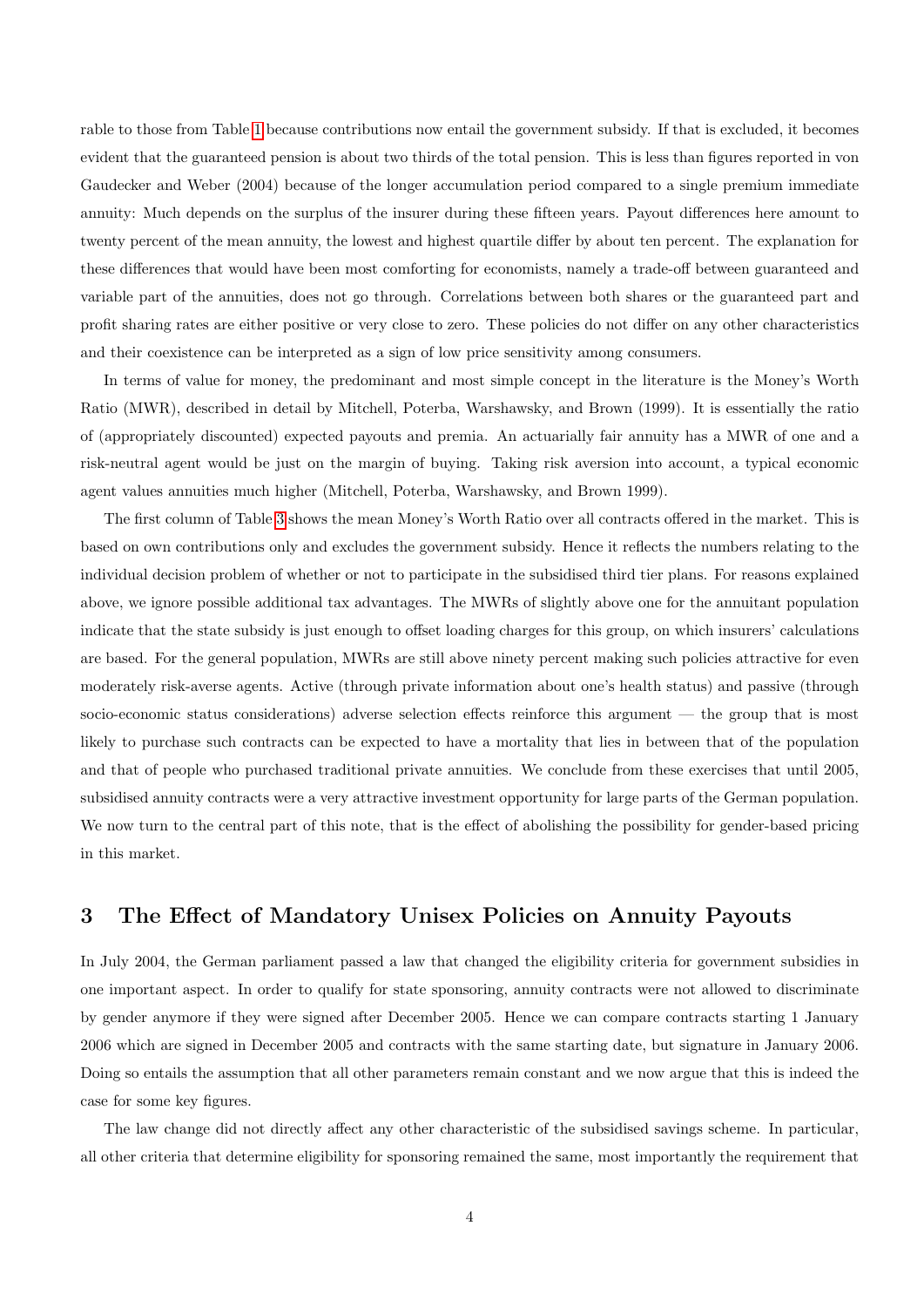payment streams may not fall over time. Hence companies did not have a chance to react along the lines analysed by Finkelstein, Poterba, and Rothschild (2006), namely a sharp reduction of payoffs for the designated low-risk contract towards the end of life. Indeed only one company continued to offer two types of contracts after the reform, one even withdrew its second type on 1 January 2006. Put briefly, we cannot detect any screening activities by firms. See also footnote [2.](#page-3-0)

Besides the mortality assumptions, two parameters are relevant for the guaranteed pension payments listed in Table [1:](#page-8-0) The internal guaranteed interest rate and costs. The internal interest rate is restricted by law to be less or equal than 2.75%. In private annuity markets, competition is thought to drive insurers to make use of this upper limit. We do not see any reason why this should be different in the market under consideration here unless profit sharing rates drop below this figure. The minimum observed rate, however, is 3.3% and this concern can be discarded. Costs are a different issue. They may change and we do not observe them. However, they are closely monitored by the German Federal Financial Supervisory Authority and large discretionary jumps are highly unlikely.<sup>[4](#page-5-0)</sup> If additional costs arise directly from the policy change (for example due to uncertainty about the gender composition in the contracts etc.) it should be included in the assessment of the change to unisex tariffs.

With respect to the estimated monthly pension upon retirement, this picture changes. Profit sharing rates play a major role here and mean figures did experience a slight drop from 4.46% to 4.39%. More important is the considerable heterogeneity in the adjustment of profit sharing rates, which may blur the effect of the introduction of mandatory unisex tariffs. Hence we stick to adjustments of the guaranteed monthly pension payments for assessing the policy.

The key figures are contained in the second and third column of Table [1.](#page-8-0) Mean payouts for men suffer a substantial drop by 4.41 Euros  $(7.3\%)$  while they experience a slight rise for women  $(0.66$  Euros or  $1.2\%)$ . Hence most insurers seem to expect a very high percentage of women in the contracts. Once more heterogeneity among firms matters a lot: The difference in adjustments is up to six Euros for men and five Euros for women, reflecting very different expectations about the gender composition. By shopping around, customers could even gain more than before. The difference from the lowest to the highest provider is ten Euros or almost eighteen percent of mean guaranteed payouts. However, the bulk of insurers has similar expectations. The adjustments of fifty percent of all providers lie within 1.25 Euros of each other and their payments are not more than 3.25 Euros apart from each other, which constitutes no change as compared to the situation for contracts signed in 2005.

For completeness reasons, note that the adjustments to mean pension payments in the first year is similar to the one just described for guaranteed pensions (Table [2\)](#page-9-0). However, the increased dispersion of guaranteed pensions is dominated by countervailing effects on profit sharing rates leading to a slight convergence of estimated monthly pension payments. As a consequence, Money's Worth Ratios drop substantially for men and do not change at all for women. This is evident from Table [3.](#page-9-1) Those for men are now roughly comparable to figures reported in von Gaudecker and Weber (2004) for traditional private annuities. This provides a rationale for companies to expect high

<span id="page-5-0"></span><sup>4</sup> Information on average costs is published mandatorily. It provides a good indicator for individual contracts' costs because the supervisory authority does not allow large differences between contracts within a firm. Unfortunately, no figures are available for 2006 yet. In 2004 the mean value was at 2.86% and it dropped by 0.11 percentage points (2.16%) in 2005. Dispersion in this slight drop is low with the interquartile range at 0.1 percentage points. Changes of this magnitude would only have a negligible impact upon the analyses to follow.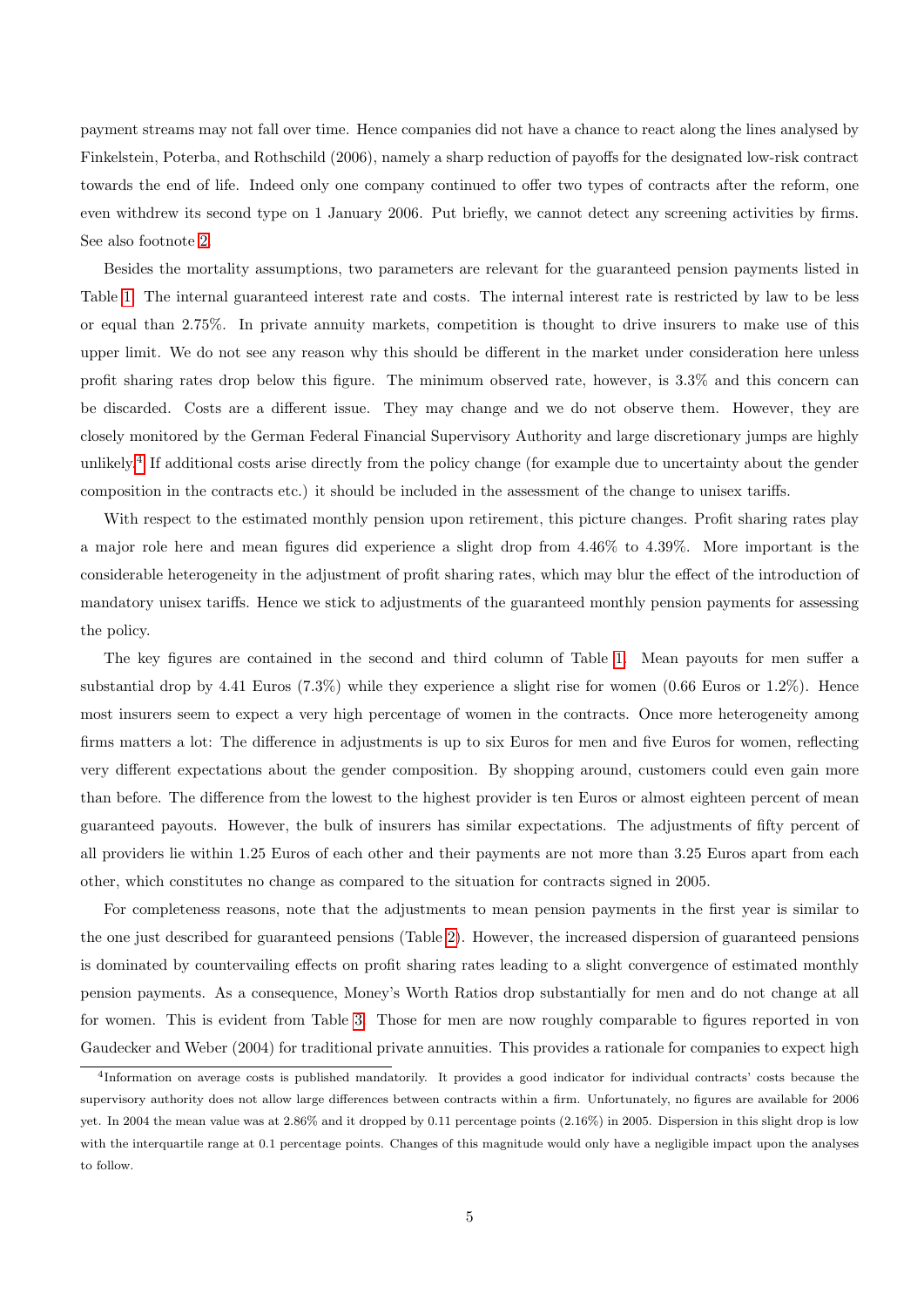shares of women in the contracts: Men are very likely to prefer the more flexible private products with gender-based pricing, given that there seems to be little difference in terms of value for money.

### <span id="page-6-0"></span>4 Discussion

Our results indicate a nearly complete backfiring of the reform or more precisely almost a worsening of the situation in a Pareto sense. The question that arises naturally is whether they carry over to the long run and also to other situations.

A reason to expect higher payouts in the long run is the rally of sales to men in 2005 (see footnote [1\)](#page-2-0). One could argue that most men who wanted to sign a "Riester-contract" over the next few years would have brought forward that decision, leaving the market saturated for a few years' time. On the other hand, if contracts are femaledominated after some years, it seems rather difficult to drive up male quotas (close) to parity levels. This argument is reinforced through the ready availability of close substitutes that are not eligible for government sponsoring. In the end, it all boils down to the size of the subsidy: If it is large enough to make government-sponsored products attractive for men even if pricing is based on female mortality, a true pooling equilibrium may well be achieved. If this is not the case, chances for this are meagre.

With respect to generalisability to other situations (such as a general ban on gender-based pricing for annuities), the substitute argument may be more disturbing. However, unless annuitisation is truly mandatory as in the case of government pensions with mandatory participation, substitutes will always exist. These include informal insurance within families (Post, Gründl, and Schmeiser 2006), fund withdrawal plans and the like. Another reason why one would not expect another finding in a more general context is the overall reluctance to buy annuities. If perceived loadings are an important reason for this, unisex prices would c.p. discourage men more from buying in the absence of subsidies. Adverse selection would then be reinforced.

We conclude from this that our finding with respect to insurers expecting strong adverse selection effects is likely to be valid in other situations as well. It follows that unisex policies have little justification on equity grounds in the private annuity context. This is all the more true in the light of large efficiency costs. The only ways that appear viable to achieve true pooling equilibria under unisex pricing seem to be mandatory participation or even larger subsidies than the ones granted by the German government under the "Riester-scheme".

## <span id="page-6-1"></span>A Money's Worth Calculations and Assumptions

The first part of this appendix briefly reviews the concept and calculation of the Money's Worth Ratio of individual annuities and presents our parameter assumptions. The most complicated parameters are the survival probabilities and the entire Section [A.2](#page-7-0) is devoted to their derivation. While we would like to analyse the simplest annuity product possible, that is single premium immediate annuities, we cannot do so because of the nature of subsidies during the accumulation phase. They are paid on a yearly basis to encourage regular savings and no single premium annuities are offered in the market. In fact, we have to go back to persons who are 50 years old in order to get a full coverage of the plans offered. We assume that they pay premia for fifteen years before retiring at the age of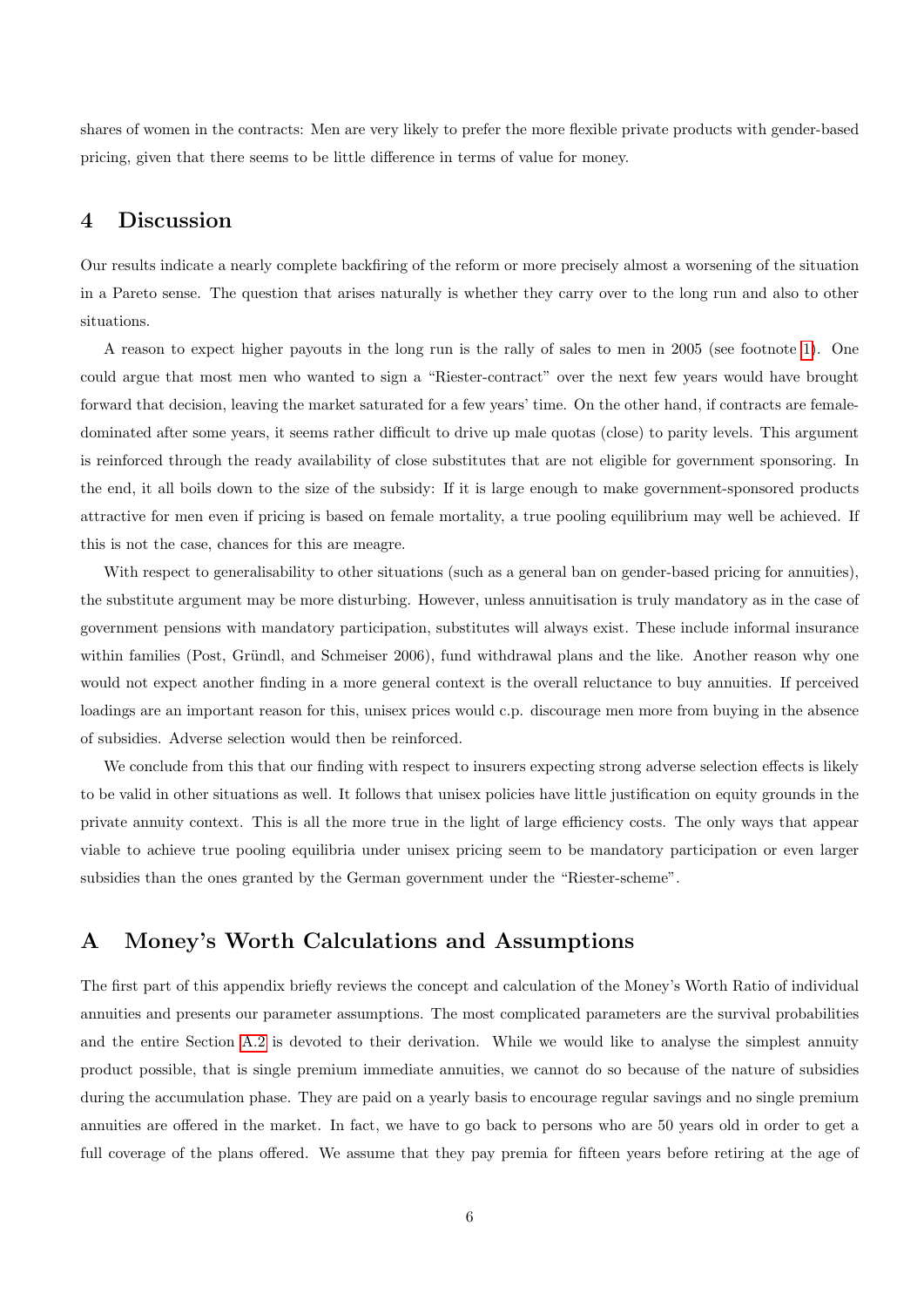65. We neglect mortality in the accumulation phase because all savings are transferred to the saver's beneficiaries. Hence, pricing is not affected by differential mortality and the plans are similar to other savings instruments from an individual perspective.

### A.1 Money's Worth Formulas and Parameters

The Money's Worth methodology is explained in detail in Mitchell, Poterba, Warshawsky, and Brown (1999), we just restate the formula in order to go through our parameter assumptions step by step:

<span id="page-7-1"></span>(1) 
$$
\text{MWR} = \sum_{t=T_0}^{T_R-1} \frac{1}{(1+i_t)^t \cdot \text{Premium}_t} \cdot \sum_{t=T_R}^{\overline{T}} \frac{p_t \cdot \text{Pension}_t}{(1+i_t)^t}
$$

The unit of time is a month, the starting point  $T_0$  of our analysis is 1 January 2006. Hence retirement takes place at  $T_R = 181$ . The life tables end at the age of 120 and  $\overline{T} = 852$ . We assume the interest rate *i* to be flat at four percent throughout the analysed period and perform robustness checks by adding and subtracting 50 basis points. We chose this number because it resembles the yield of long-term German treasury bonds. The robustness checks did not produce new insights. We omit them here but we are happy to supply them upon request.

Premia were determined by the minimum amount that gives a person with median income the right to claim the maximum subsidy. From the German socio-economic panel we estimated annual median income to be 31,200 Euros for men between 45 and 55 years in 2004. We used this figure both for men and women, the program AV-Win then automatically calculates the contributions necessary to maximise the subsidy. The latter is phased in gradually and annual contributions needed are 822 Euros for 2006/2007 and 1,094 Euros from 2008 to 2020. In the first two years, the government subsidy amounts to 114 Euros. For the second period, it is at 154 Euros. Premia and subsidies were assumed to be paid annually on January 1 and stay constant over time. On the basis of these specifications, the monthly pension payments are calculated directly by the software AV-Win. We assume profit sharing rates to stay constant in the future which seems to be a conservative choice since today's rates are very low by historical standards.

### <span id="page-7-0"></span>A.2 Life Tables

The survival probabilities  $p_t$  in equation [\(1\)](#page-7-1) are obtained from the most recent life tables published by the German Actuaries' Society ("Deutsche Aktuarsvereinigung", DAV), referred to as "DAV 2004R" (DAV 2005a). These tables supply the reference mortality for annuity pricing in Germany since 2005.

The DAV 2004R tables consist of a period life table and a trend function that accounts for future mortality improvements. Both are constructed from data on annuitant mortality obtained from large reinsurance companies that is supplemented by population mortality published by the Federal Statistical Office and data from the German public pension insurance. In principle their derivation did not change much from the proceeding for the DAV 1994R tables, which is described in detail in von Gaudecker and Weber (2004). Improvements that are relevant here include the use of a more sophisticated trend function and the fact that they allow for a higher maximum age of 120 years. Furthermore, they explicitly take into account adverse selection at the point of retirement. We discard this effect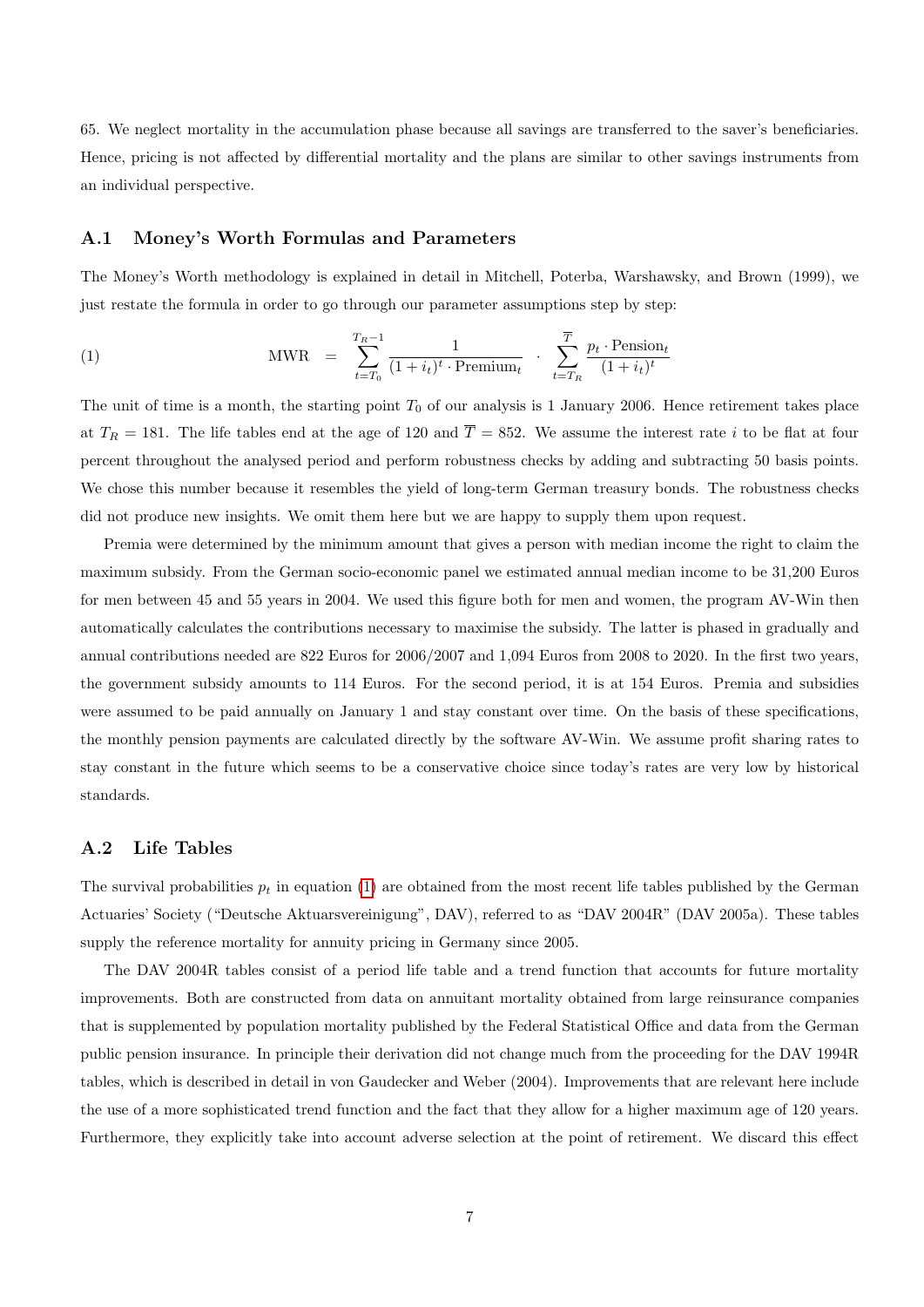because of the fact that only thirty percent of retirement wealth are allowed to be withdrawn under the subsidised savings scheme. For obvious reasons we exclude safety margins from the tables.

The 1999 baseline table takes into account adverse selection by containing much lower mortality rates than life tables for the general population. However, this is based on annuitant populations before the inception of the subsidised savings scheme. These are likely to be more selective in terms of socio-economic status than the ones targeted by the subsidies. Hence we also employ the most recent all-population mortality tables published by the Federal Statistical Office Germany (2006) as baseline tables for comparison purposes.

The trend function allows for two different trends in the short and in the long run. It has two free parameters which define the end of the short-run trend and the beginning of the (lower) long-run trend, respectively. Values in between are interpolated linearly. We chose 10 and 20 years for the trend function parameters as compared to the 1999 baseline table. This constitutes a middle ground of the range of values deemed reasonable in DAV (2005a). Furthermore, these parameters yield future life expectancies that are close to all-population estimates from other sources if combined with a population baseline life table.

Table [4](#page-9-2) sketches the expected remaining lifetime at age 65 of the analysed cohort at their point of retirement in 2021. Obviously, women are expected to live longer and the additional lifetime comprises about three years and eight months independent of the mortality assumptions. Applying the DAV life tables, both sexes dispose of an increased expected remaining lifetime of about three years relative to all-population mortality.

# B Tables

<span id="page-8-0"></span>

|         |       | Gender-specific | Unisex      | Adjustment  |
|---------|-------|-----------------|-------------|-------------|
| Mean    | Men   | 60.34 EUR       | 55.93 EUR   | $-4.41$ EUR |
|         | Women | 55.28 EUR       | 55.93 EUR   | $0.66$ EUR  |
| Max-Min | Men   | 7.00 EUR        | 10.00 EUR   | $6.00$ EUR  |
|         | Women | 7.00 EUR        | $10.00$ EUR | $5.00$ EUR  |
| IQR     | Men   | 3.25 EUR        | 3.25 EUR    | $1.25$ EUR  |
|         | Women | 3.25 EUR        | 3.25 EUR    | 1.25 EUR    |

Table 1: Statistics on Guaranteed Monthly Pension Payments

Source: Own calculations based on software AV-Win by Morgen & Morgen GmbH, for exact specifications please refer to Appendix [A.](#page-6-1) 10 years period certain annuity, results based on data from 28 companies.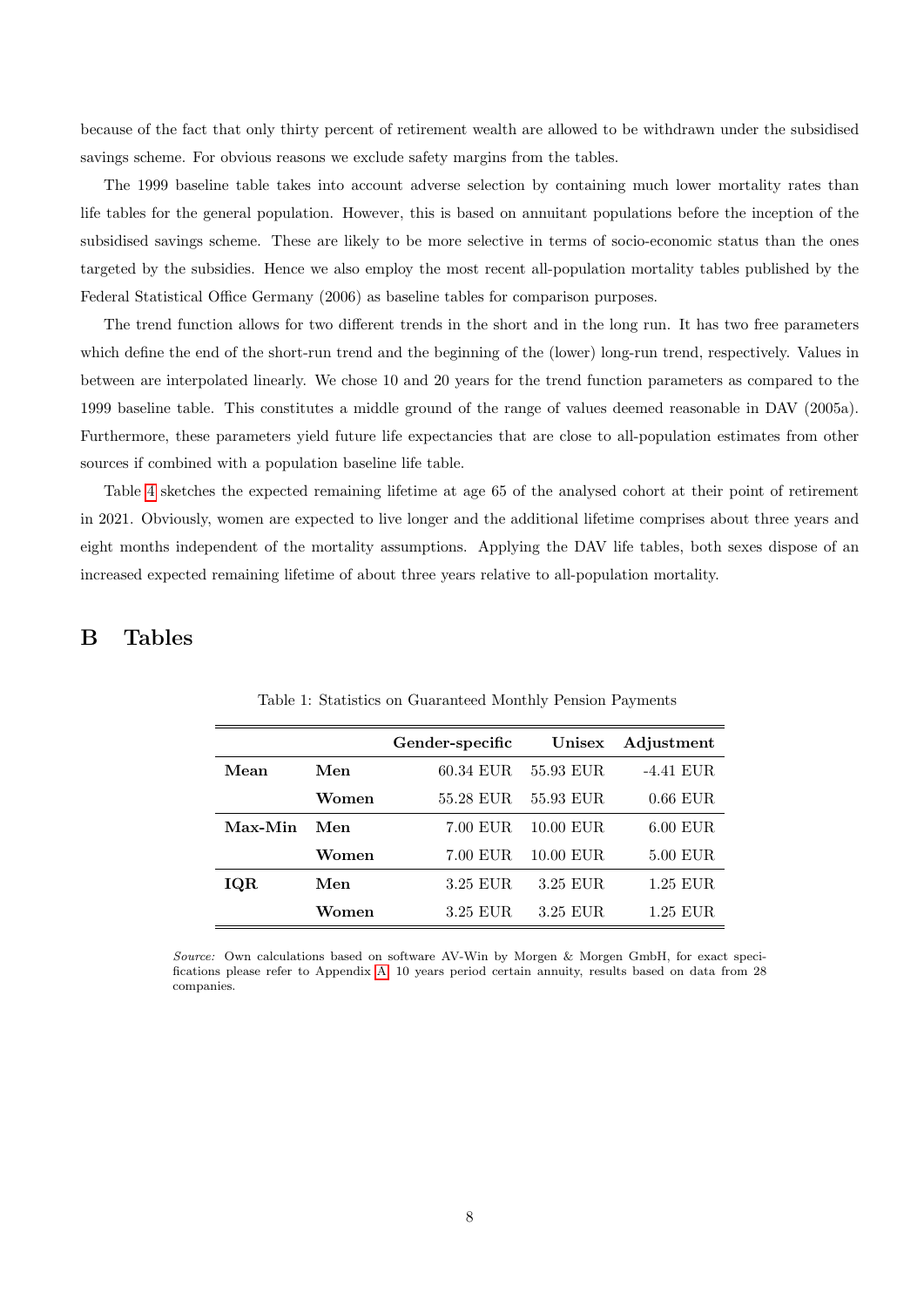|         |       | Gender-specific | Unisex    | Adjustment  |
|---------|-------|-----------------|-----------|-------------|
| Mean    | Men   | 102.48 EUR      | 95.03 EUR | -7.45 EUR   |
|         | Women | 94.14 EUR       | 95.03 EUR | $0.90$ EUR  |
| Max-Min | Men   | 21.00 EUR       | 19.00 EUR | $11.00$ EUR |
|         | Women | 21.00 EUR       | 19.00 EUR | 12.00 EUR   |
| IQR     | Men   | 10.25 EUR       | 9.25 EUR  | $2.00$ EUR  |
|         | Women | 10.25 EUR       | 9.25 EUR  | 2.00 EUR    |

<span id="page-9-0"></span>Table 2: Statistics on Estimated Monthly Pension Payments in the First Year

Source: Own calculations based on software AV-Win by Morgen & Morgen GmbH, for exact specifications please refer to Appendix [A.](#page-6-1) 10 years period certain annuity, results based on data from 28 companies.

<span id="page-9-1"></span>Table 3: Mean Money's Worth Ratio of Full Pension Based on Own Contributions Only

|       |            | Gender-specific Unisex |       |
|-------|------------|------------------------|-------|
| Men   | Population | 0.916                  | 0.843 |
|       | Annuitants | 1.005                  | 0.925 |
| Women | Population | 0.950                  | 0.951 |
|       | Annuitants | 1.029                  | 1.030 |

Source: Own calculations based on software AV-Win by Morgen & Morgen GmbH, for exact specifications please refer to Appendix [A.](#page-6-1) 10 years period certain annuity, results based on data from 28 companies.

<span id="page-9-2"></span>Table 4: Expected Remaining Lifetime in Years of 65-year-old Persons in 2021

|       | Annuitants Population |       |
|-------|-----------------------|-------|
| Men   | 22.60                 | 19.69 |
| Women | 26.36                 | 23.47 |

Source: Own calculations based on mortality tables DAV2004R and abridged life tables  $2002/2004$ . Period life tables are updated with the trend function supplied in DAV (2005a). The parameters are chosen at  $T_1 = 1$  and  $T_2 = 20$  as explained in Appendix [A.2.](#page-7-0)